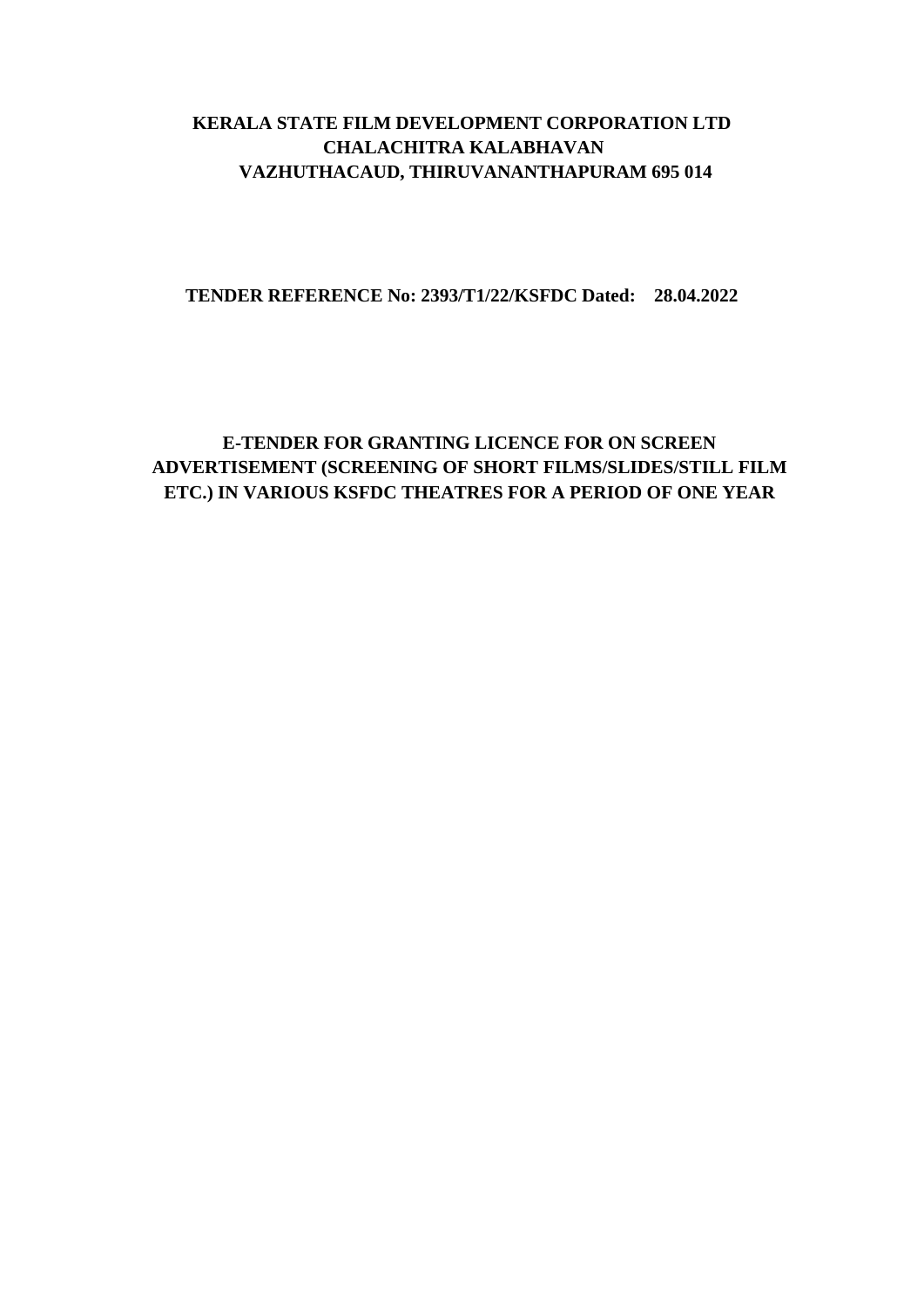# **KERALA STATE FILM DEVELOPMENT CORPORATION LTD VAZHUTHACAUD, THIRUVANANTH/PURAM – 695 014**

Ph: 0471 2325325, 2321586

email: [ksfdcltd@gmail.com](mailto:ksfdcltd@gmail.com) web site: [www.ksfdc.in](http://www.ksfdc.in/)

| Tender No: 2393/T1/22/KSFDC       | Dated 28.04.2022                                                                                                                                                    |
|-----------------------------------|---------------------------------------------------------------------------------------------------------------------------------------------------------------------|
| Description of Tender             | E-Tender for Granting License on screen<br>advertisement (screening of short films/slides/still<br>film etc.) in various KSFDC Theatres for a period<br>of one year |
| Period of License                 | One year from the date of agreement                                                                                                                                 |
| Date of Issue of Tender           | 28.04.2022                                                                                                                                                          |
| Bid submission end date           | 13.05.2022, 6.55 PM                                                                                                                                                 |
| <b>Technical Bid Opening date</b> | 16.05.2022, 3.00 PM                                                                                                                                                 |
| <b>Tender Processing Fee</b>      | $Rs.2655/-$ (including GST)                                                                                                                                         |
| <b>Earnest Money Deposit</b>      | Rs.20,000/-                                                                                                                                                         |

**Managing Director, KSFDC**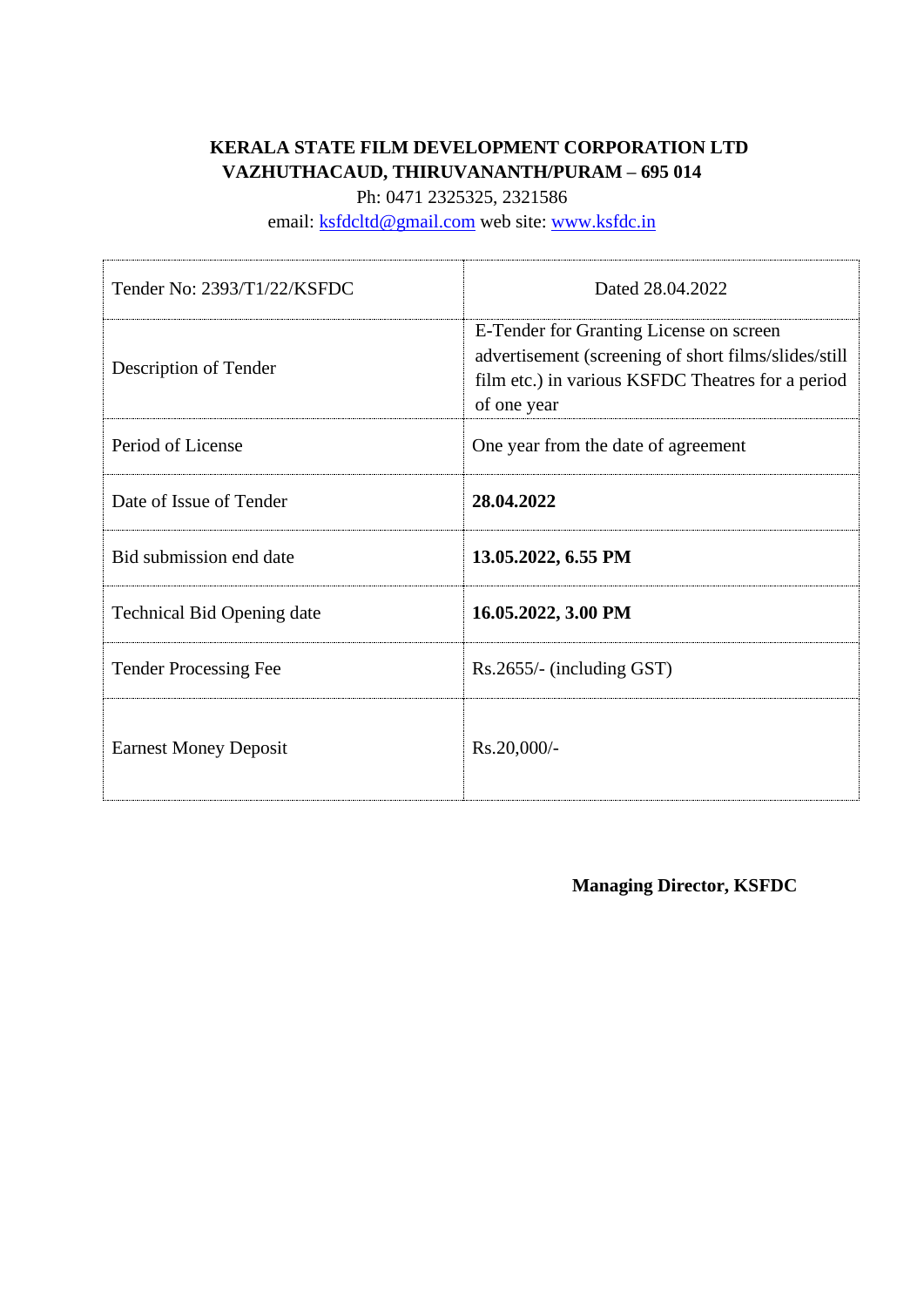## **1. NOTICE INVITING TENDERS**

Kerala State Film Development Corporation (KSFDC) propose to give on screen advertisement (screening of short films/slides/still film etc.) in various **KSFDC Theatres** for a period of 1 year. The KSFDC is on the lookout for agencies in the field of advertisement services with below eligibilities. The rates shall be quoted for all units or individual units.

### **1. ELIGIBILITY**

- 1 Advertisement agencies with minimum 5 years of experience in the field need only apply.
- 2 The agency shall be capable of providing 4K digital advertisement content to KSFDC theatres.
- 3 Agencies shall have valid GST registration.
- 4 Those who have outstanding dues/arrears to the KSFDC as on the date of submission of tender or defaulters of the provisions of the Agreements executed with the KSFDC previously or contractual agreements executed by the KSFDC with whom had been terminated prematurely due to breach are not eligible to participate in the tender.

## **2. SUBMISSION OF PROPOSALS**

- 2.1 The tender documents can be downloaded from the website www.etenders.kerala.gov.in.
- 2.2 Both technical and financial bids shall be submitted only through https://etenders.kerala.gov.in and in accordance to the instructions given in this tender document. For Technical bid, the tenderer shall submit certificates to prove eligibility conditions as per format enclosed. The financial bid offering the rates should be submitted in BOQ specific to the tender. The financial bids submitted in any other format will be treated as non-responsive and not be considered for evaluation.
- 2.3 Proposals must be direct, concise, and complete. KSFDC will evaluate bidder's proposal based on its clarity and the directness of its response to the requirements as outlined in the tender document.
- 2.4 Tenders not properly filled, mutilated with incorrect calculations or not complying with the general conditions will be rejected.
- 2.5 Tenders received without e-mail address and contact number of the tenderer will not be considered.
- 2.6 Any attempt on the part of the tenderers or their agents to influence the Officers of the Corporation in their favour by personal canvassing with the Officers concerned will disqualify the tenderers.
- 2.7 Interested bidders are requested to clarify their doubts regarding tender and seek information on the assignment. KSFDC will discuss and review the queries and provide reply through the KSFDC website/through email.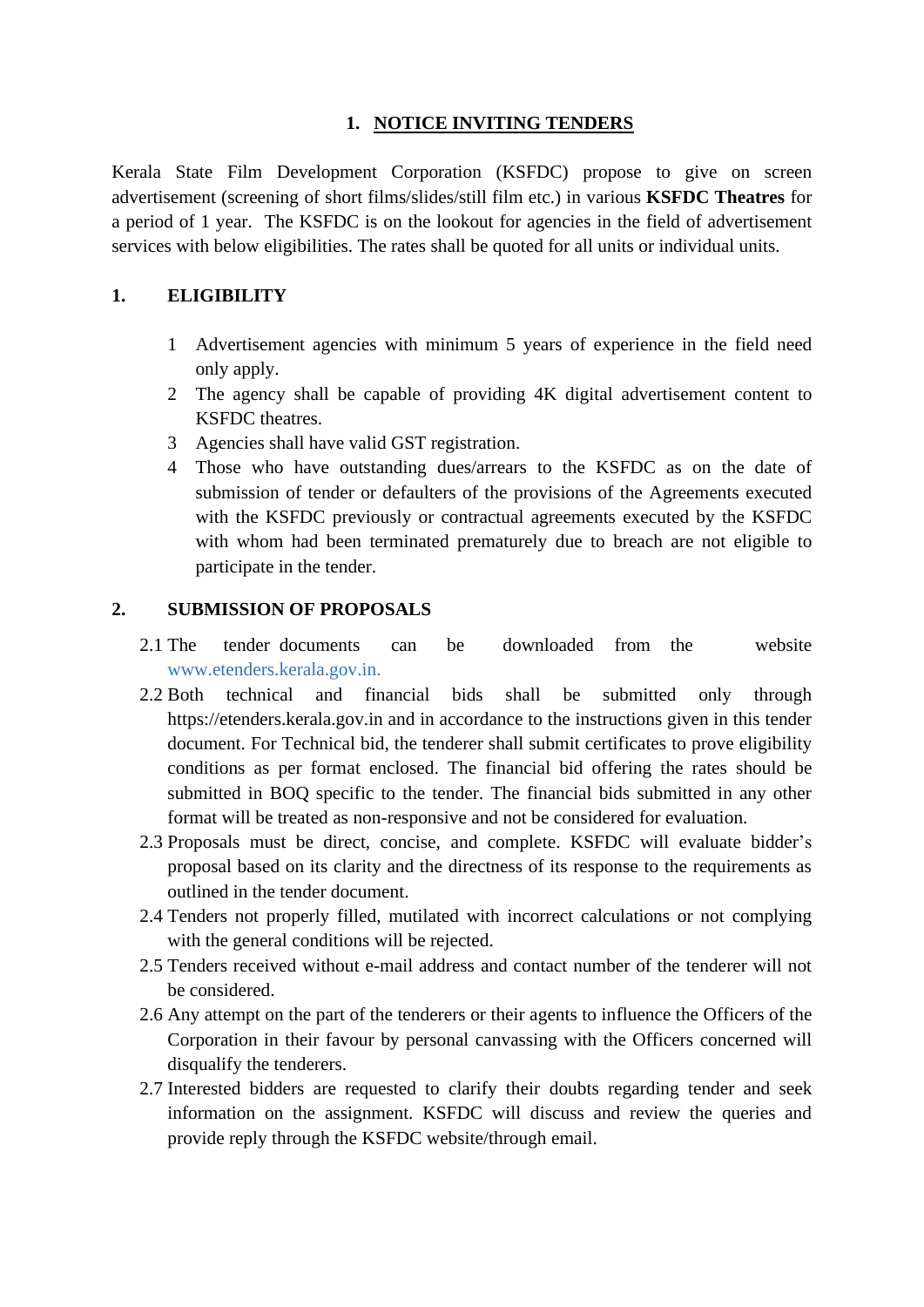- 2.8 If the tender is made by an individual, it shall be signed with his full name and complete address shall be given in Annexure 1 and submit a copy of Electoral ID Card/Aadhaar card along with the tender. If it is made by partnership firm, tender documents shall be signed with the co- partnership name by a member of the firm who shall sign his own name and give the name and address of each partner of the firm and attach a copy of 'Power of Attorney' with the tender authorizing him to sign on behalf of the other partners. A certified copy of the 'Registered Partnership Deed' shall also be submitted along with the tender. In case the tender is made by or on behalf of a company incorporated under the Companies Act, 1956, tender documents shall be signed by the Managing Director or by one of the Directors duly authorized on this behalf and shall include a copy of the 'Power of Attorney' with the tender. A certified copy of the registered deed shall also be submitted along with the tender.
- 2.9 The tenderer should submit along with his tender the scanned copy of a preliminary agreement executed and signed in Kerala Stamp Paper of value Rs. 200/- purchased in the Kerala State. A specimen form of agreement is given in Annexure 2 to this tender. Tenders without the agreement in stamp paper will be rejected outright. But in deserving cases when agreement has not been received, the Corporation may exercise its discretion and call upon such tenderer to submit the agreement within a period of ten days from the date of issue of such intimation, if the Corporation is satisfied that the omission to forward the agreement along with the tender was due to causes beyond the control of the tenderer and was not due to any negligence on his part.
- 2.10 At any time prior to the deadline for submission of the tender, KSFDC may for any reason, modify the tender document. The amendment document shall be made applicable in e-tender site and such amendments shall be binding on all the bidders.
- 2.11 Bidders while participating in online tenders published in Government of Kerala's e-procurement website www.etenders.kerala.gov.in should pay applicable Tender Fee and Earnest Money Deposit **(**EMD) and should ensure the following:
	- i. Payment through SBI MOPS is only allowed in the e-tender portal
	- ii. The bidder has to remit Rs.**2655/-**(inclusive of 18% GST) as Tender Processing Fee.
	- iii. An amount of Rs.20,000/- has been fixed as EMD.
	- iv. EMD of unsuccessful bidder will be discharged/ returned.
	- v. The successful bidder's EMD will be discharged upon the bidder signing the contract and furnishing the Performance Security Deposit.
	- vi. No interest will be paid for the EMD submitted.

#### *The EMD will be forfeited, if a tenderer*;

- i. Misrepresents facts or submit fabricated / forged/ tampered/ altered / manipulated documents during verification of tender process.
- ii. Withdraws its bid after the opening of bid within the bid validity period;
- iii. A successful bidder, fails to sign the contract after issuance of Letter of acceptance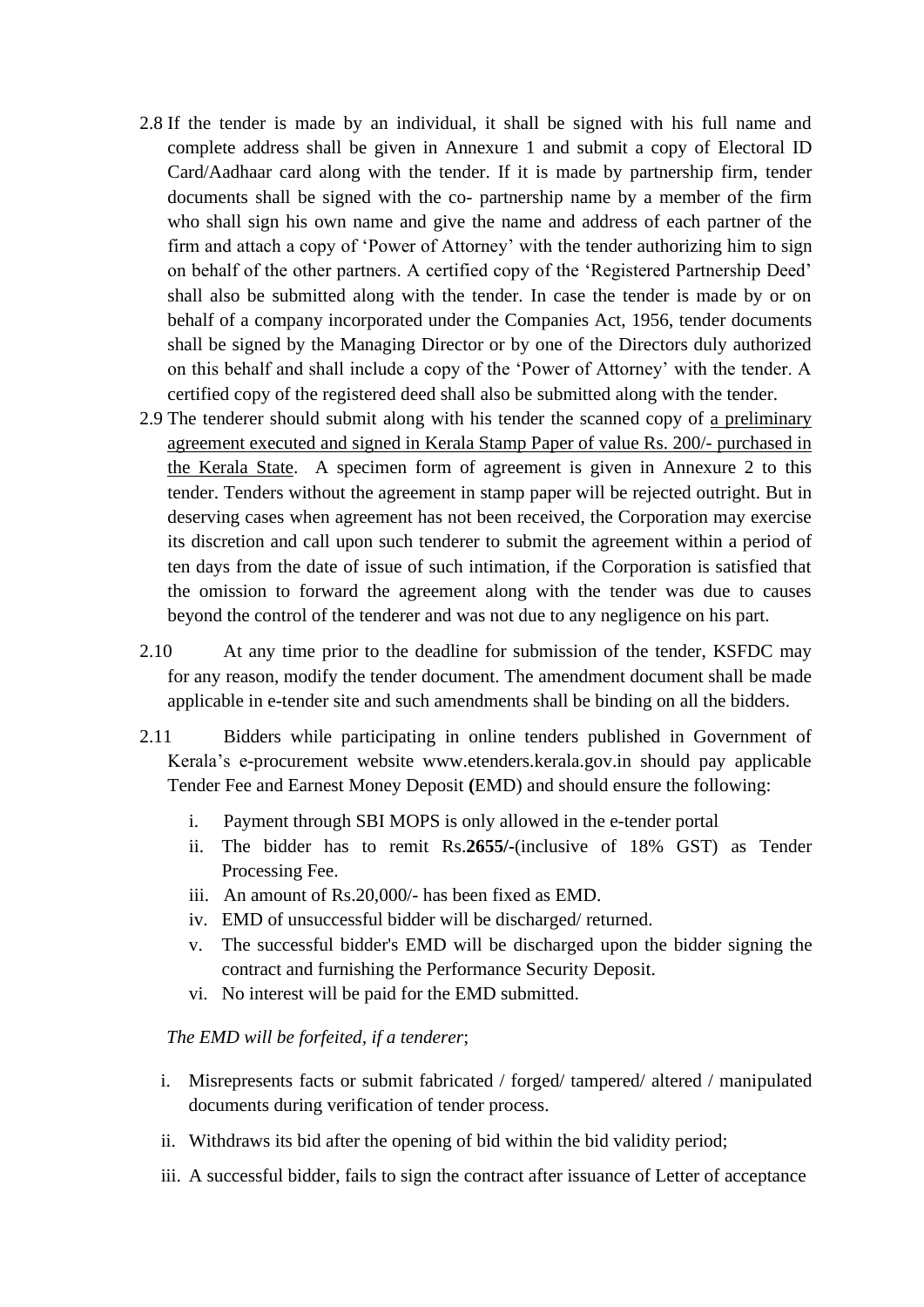iv. Fails to furnish performance security after issuance of Letter of acceptance.

## **3. OPENING AND EVALUATION OF PROPOSAL**

- 3.1 Technical proposals will be opened online, by Managing Director, KSFDC or her authorized representative or by a committee constituted for this purpose, on **16.05.2022, 3.00 PM**
- 3.2 Financial bid will not be opened until technical evaluation has been completed, results approved and notified to all qualified bidders eligible for bid opening.
- 3.3 Subject to the owner's (KSFDC) right to accept any tender, and to reject any or all tenders, the owner will award the contract to the tenderer whose bid has been determined to be substantially responsive to the tender documents and who has offered the highest Tender Price for the respective unit provided further that the tenderer has the capability and resource to carry out the contract effectively.

## **4 ACCEPTANCE OF TENDER**

- 4.1 **The offer of tenderers who has offered the highest tender price for each Theatre unit will be accepted for the respective unit.**
- 4.2 **The successful tenderer should remit the full tender amount offered within 07 days of receipt of communication to that effect.** If the tenderer fails to remit the full tender amount within notice date KSFDC will be at liberty to cancel the tender and forfeiting the EMD. In that case KSFDC will have the right to invite and finalize fresh tender.
- 4.3 If failure to remit the full tender amount as specified above the offer will be cancelled and the EMD will be wholly forfeited, and loss if any sustained by KSFDC will be recovered from the tenderer through suitable means including RR proceeding.
- 4.4 The successful tenderer shall obtain statutory license/sensor certificate from concerned authority for exhibiting advertisements his own expense and responsibility.
- 4.5 The successful tenderer shall, before signing the Agreement and within the period specified in the letter of acceptance of his tender, deposit a sum equivalent to 2.5 percent of the amount offered as Performance Security Deposit for the satisfactory fulfillment of the contract. The EMD of successful tenderer may be adjusted towards the security deposit. If the successful tenderer fails to deposit the security and execute the agreement as stated above, the earnest money deposited by him will be forfeited to the KSFDC and contract arranged elsewhere at the defaulter's risk and any loss incurred by the KSFDC on this account will be recovered from the defaulter who will, however, not be entitled to any gain accruing thereby.
- 4.6 The security deposit shall, subject to the conditions specified therein be returned to the contractor within three months after the expiration of the contract, but in the event of any dispute arising between the KSFDC and the contractor the KSFDC shall be entitled to deduct out of the deposit or the balance thereof, until such dispute is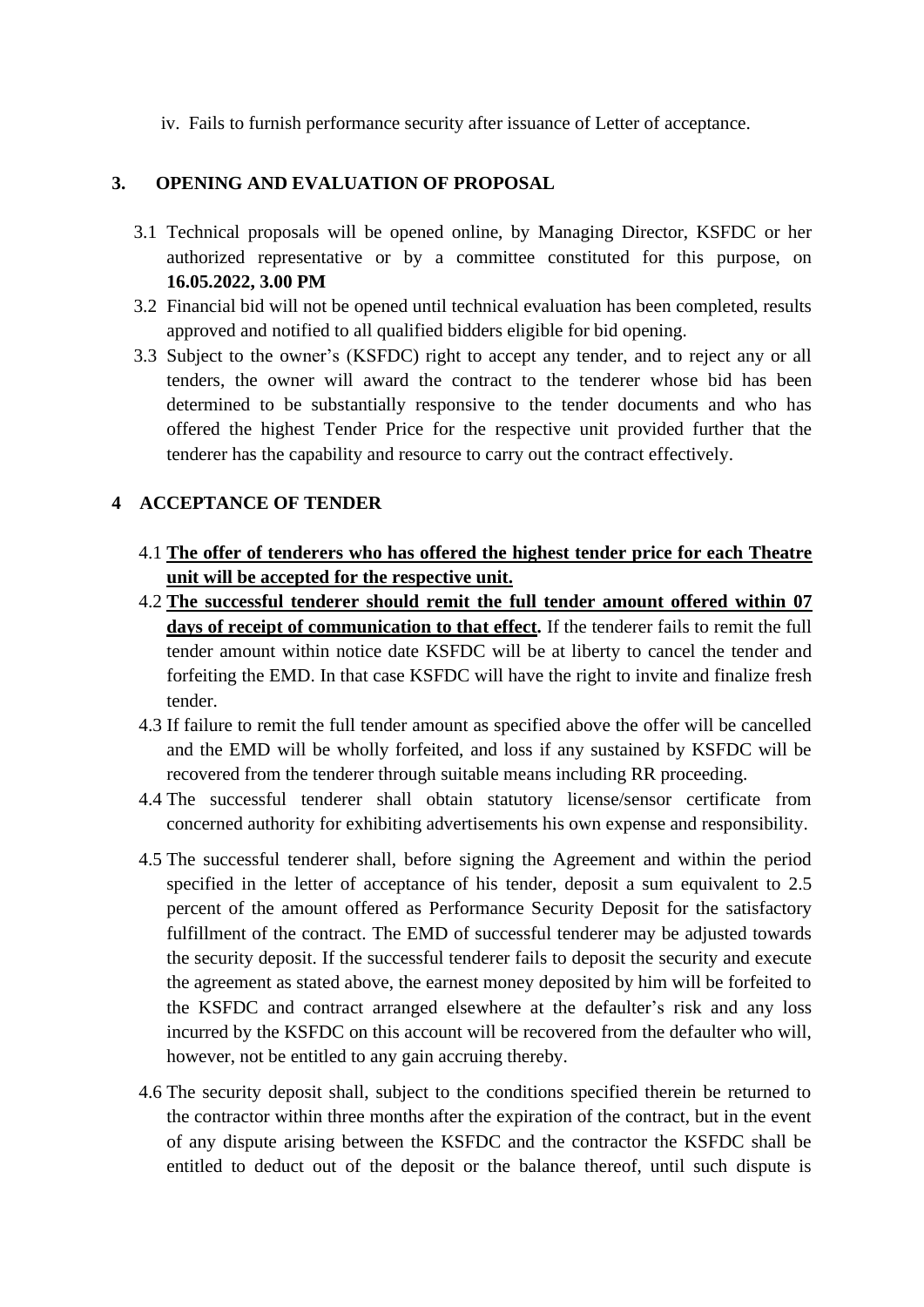determined the amount of such damages, costs, charges and expenses as may be claimed. The same may also be deducted from any other sum which may be due at any time from the KSFDC to the Contractor.

- 4.7 Communications of acceptance of the tender normally constitutes a concluded contract. Nevertheless, the successful tenderer shall also execute an agreement for the due fulfillment of the contract within the license period. The tenderer shall have to pay all stamp duty, lawyer's charger and other expenses incidental to the execution of the agreement. Failure to execute the agreement within the period specified will entail penalties. A specimen form of agreement is given in annexure to this tender.
- 4.8 Special conditions, if any, of the tenderers attached with the tenders will not be applicable to the contract unless they are expressly accepted in writing by the Corporation.

## **5. PERIOD OF VALIDITY**

The tender shall remain valid for acceptance for a period of 90 days from the last date of submission of the tenders. If any tenderer withdraws his tender before the said period or makes any modifications in terms and conditions of the tender, the KSFDC has the liberty to forfeit the said Earnest Money Deposit.

### **6. TERMS FOR EXHIBITING ADVETISEMENT**

The successful tenderer will be allowed to exhibit ad. films only in 4K resolution and slides up to a maximum duration of 20 minutes per show (10 minutes before commencement of the show and 10 minutes during interval) daily for 3 shows (Matinee, First show and Second show). 15 minutes playing time daily will be allowed for noon show (05 minutes before commencement of the show and 10 minutes during interval).

### **7. PERIOD OF CONTRACT**

7.1 **The total license period for on screen advertisement (screening of short films/slides/still film etc.) will be one year, which may be extended based on performance, and requirement of KSDFC.** The extension will be under the sole discretion of KSFDC. Commencement of the period shall be considered from the date of the agreement.

This notice inviting tender will form part of the tender document.

I/We hereby declare that I/We have read and understood the above instructions and the terms and conditions mentioned above are binding on me/us.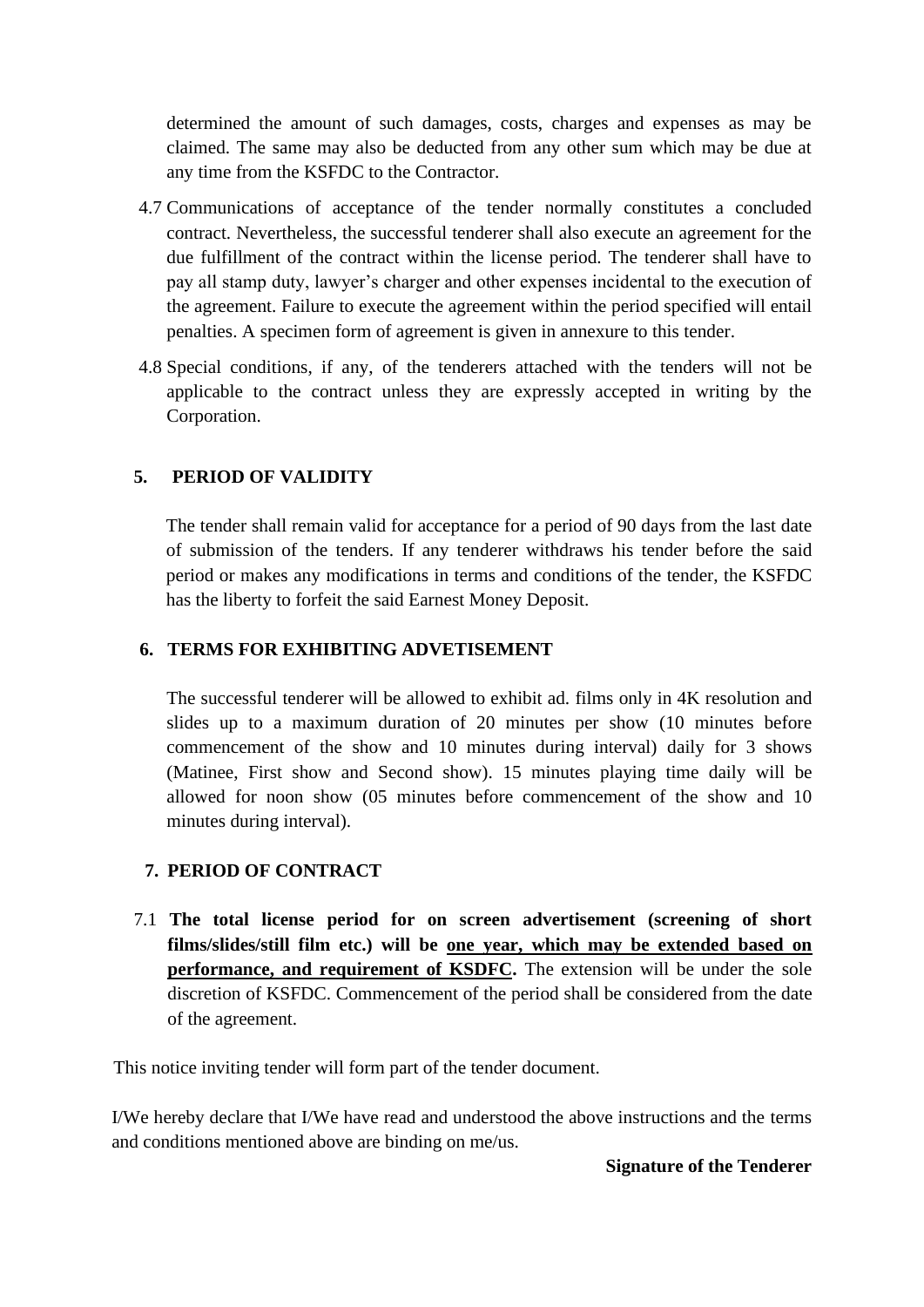#### **2. GENERAL TERMS AND CONDITIONS**

- **1.** The successful tenderer shall, before signing the agreement and within the period specified in the letter of acceptance of his tender, deposit a sum equivalent to 2.5 percent of the amount offered as security for the satisfactory fulfillment of the contract. If the successful tenderer fails to deposit the security and execute the agreement as stated above the earnest money deposited by him will be forfeited to the KSFDC and contract arranged elsewhere at the defaulters' risk and any loss incurred by the KSFDC on this account will be recovered from the defaulter who will, however, not be entitled to any gain accruing thereby.
- **2.** The security deposit shall, subject to the conditions specified therein be returned to the contractor within three months after the expiration of the contract, but in the event of any dispute arising between the KSFDC and the Licensee the KSFDC shall be entitled to deduct out of the deposit or the balance thereof, until such dispute is determined the amount of such damages, costs, charges and expenses as may be claimed. The same may also be deducted from any other sum which may be due at any time from the KSFDC to the Contractor.
- **3.** The Licensee shall not assign or make over the contract on the benefits or business thereof to any other person or body, without written consent from KSFDC to do so.
- **4.** All expenses and damages caused to the KSFDC by any breach of contract by the contractor shall be paid by the contractor to the KSFDC, and may be recovered from him under the provisions of the Revenue Recovery Act on force in the State.
- **5.** (i) In case, any difference or dispute arises in connection with the contract all legal proceedings relating to the matter shall be instituted in the Court within whose jurisdiction the KSFDC Head Office situates.

(ii) The KSFDC has the right to revoke the agreement if the service of the licensee is found to be unsatisfactory and damaging to the reputation of the theatres by giving one month's notice.

- **6.** Any sum of money due and payable to the contractor (including security deposit refundable to him) under the contract may be appropriated by the KSFDC for the payment of a sum of money arising out of or under any other contract made by the Contractor with the KSFDC or any other person authorized by the KSFDC.
- **7.** Every notice hereby required or authorized to be given may be either given to the Contractor personally/email or left at his residence or last known place of abode or address, or may be handed over to his agent personally, or may be addressed to the Contractor by post at his usual or last known place of abode or business and if so addressed and posted, shall be deemed to have been served on the Contractor on the date which, in the ordinary course of post, a letter so addressed and posted would reach his place of abode or business.
	- **8.** Licensor will allow the Licensee **to exhibit ad. films only in 4K resolution and slides up to a maximum duration of 20 minutes per show (10 minutes before commencement of the show and 10 minutes during interval) daily for 3 shows (Matinee, First show and Second show). 15 minutes playing time daily will be**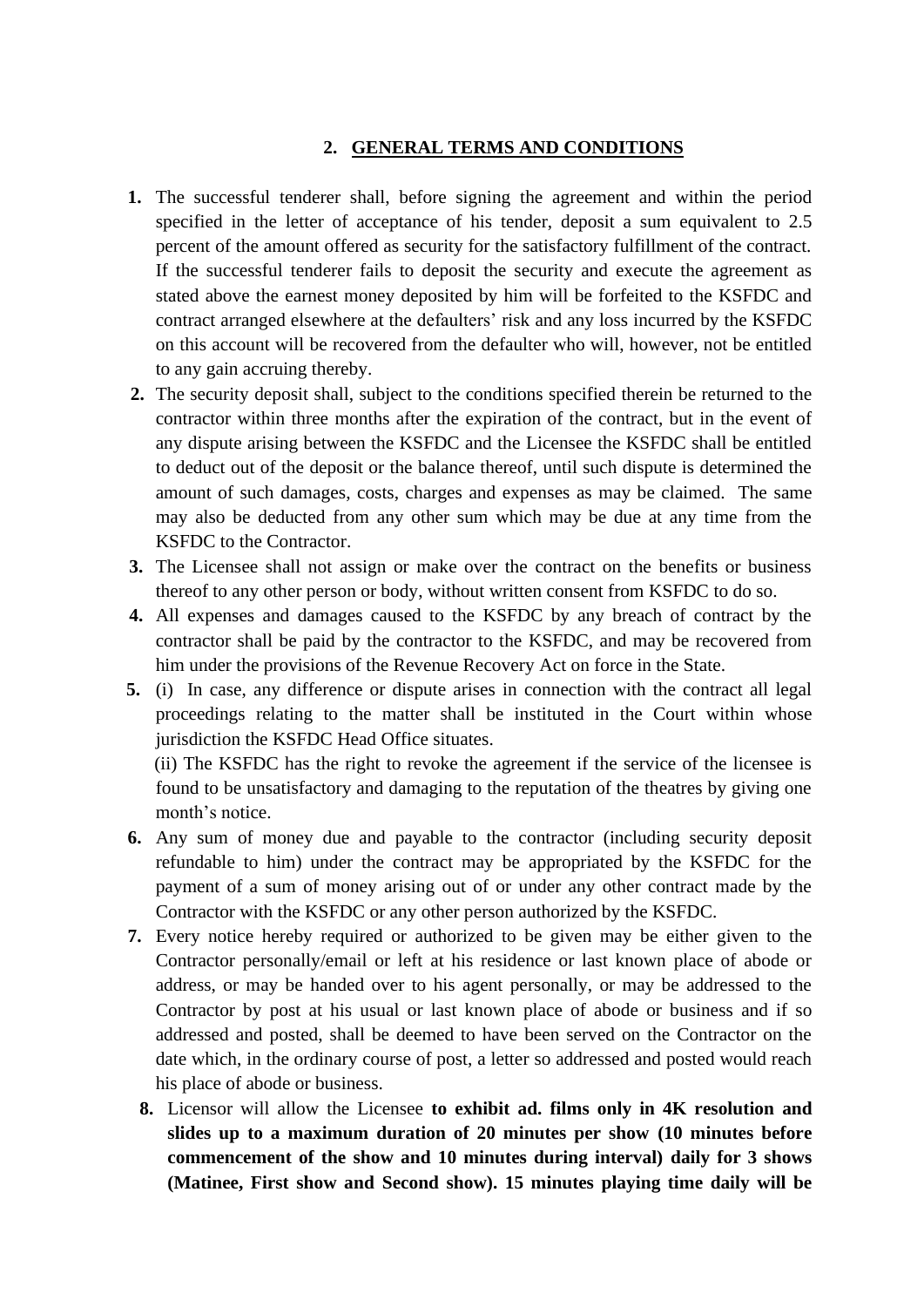**allowed for noon show (05 minutes before commencement of the show and 10 minutes during interval).**

- **9.** No request from the Licensee will be entertained in the event of non-screening of advertisement for reasons beyond the control of KSFDC.
- **10.** No part of the contract shall be sublet without the written permission of the KSFDC nor shall transfers be made by Power of Attorney authorizing others to run the Canteen.
- **11.** The contractor must co-operate and co-ordinate with other contractors involved in the function of Theatres.
- **12.** Conditions not covered above, but covered in the final agreement the format of which is enclosed also will be treated.
- **13.** The KSFDC shall have the right to cancel the tender proceedings without assigning any reasons.
- **14.** The decision of MD, KSFDC shall be final in case of any dispute arising out of tender proceedings.
- **15.** Government/KSFDC advertisement shall be exhibited free of cost by the licencor on demand

I/We hereby declare that I/We have read and understood the terms and conditions mentioned above are binding on me/us.

#### **Signature of the Tenderer**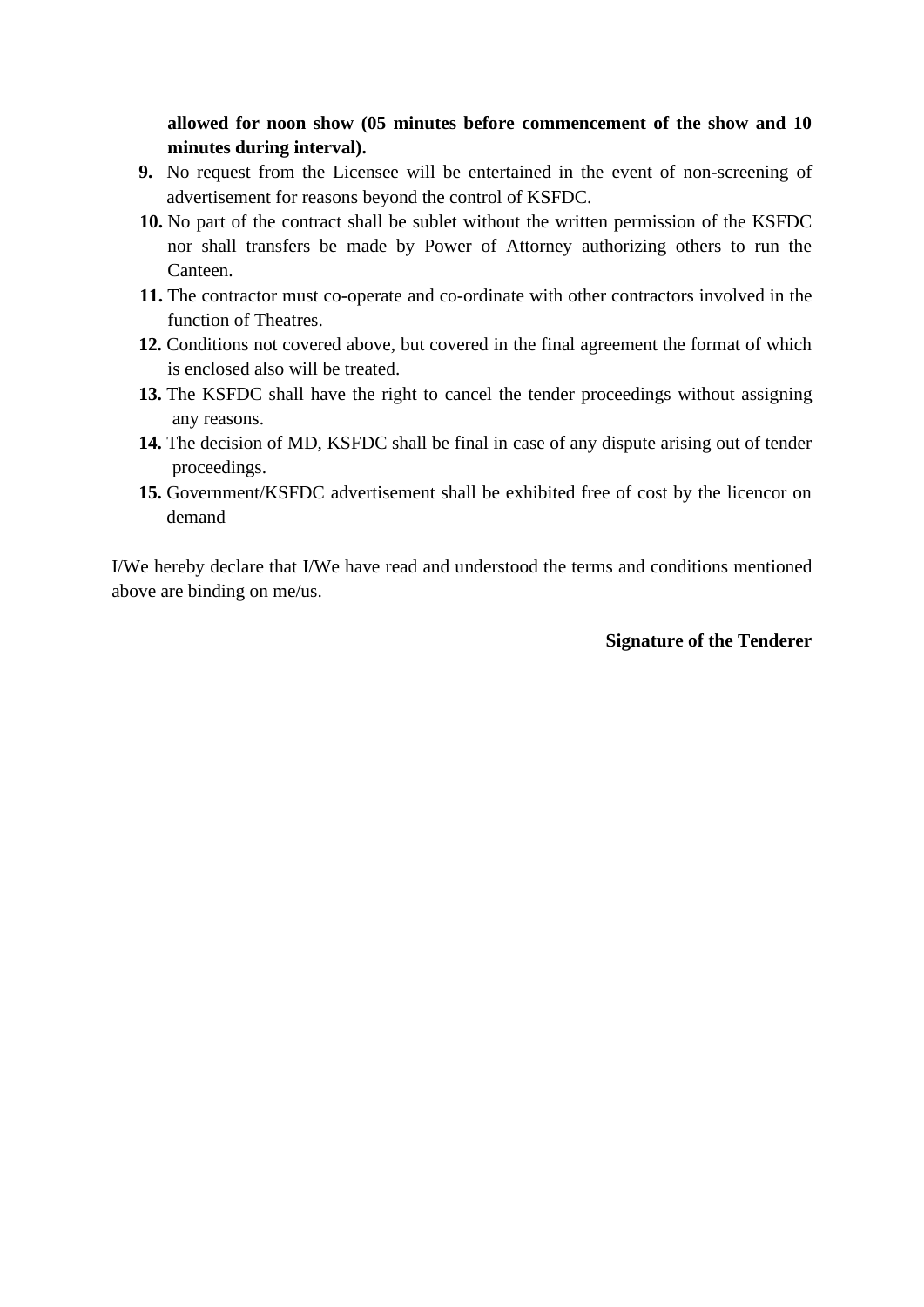# **3. ANNEXURE 1 - GENERAL INFORMATION ABOUT THE APPLICANT**

| 1. | Name of Tenderer:                                                                   |                       |
|----|-------------------------------------------------------------------------------------|-----------------------|
|    | (in block letters)                                                                  |                       |
| 2. | Address in full                                                                     |                       |
|    | a) Postal:                                                                          |                       |
|    |                                                                                     |                       |
|    |                                                                                     |                       |
|    |                                                                                     |                       |
|    |                                                                                     |                       |
|    |                                                                                     |                       |
| 3. |                                                                                     |                       |
|    | b) Permanent:                                                                       |                       |
|    |                                                                                     |                       |
|    |                                                                                     |                       |
|    |                                                                                     |                       |
| 4. |                                                                                     |                       |
|    | <b>GST Number</b>                                                                   |                       |
|    |                                                                                     |                       |
|    |                                                                                     |                       |
| 5. |                                                                                     |                       |
|    | <b>PAN Number</b>                                                                   |                       |
|    |                                                                                     |                       |
| 6. |                                                                                     |                       |
|    |                                                                                     |                       |
|    | Electoral ID/Aadhaar No.                                                            |                       |
|    |                                                                                     |                       |
|    | I/We have read the terms and conditions of the tender.                              |                       |
|    | I/We shall abide fully by the conditions prescribed.                                |                       |
|    | I/We enclosed a copy of the terms and conditions duly signed by me/us on all pages. |                       |
|    | I/We hereby solemnly declare that all the above information given by me/us true.    |                       |
|    |                                                                                     |                       |
|    | Place:                                                                              |                       |
|    | Date                                                                                | Signature of Tenderer |
|    |                                                                                     |                       |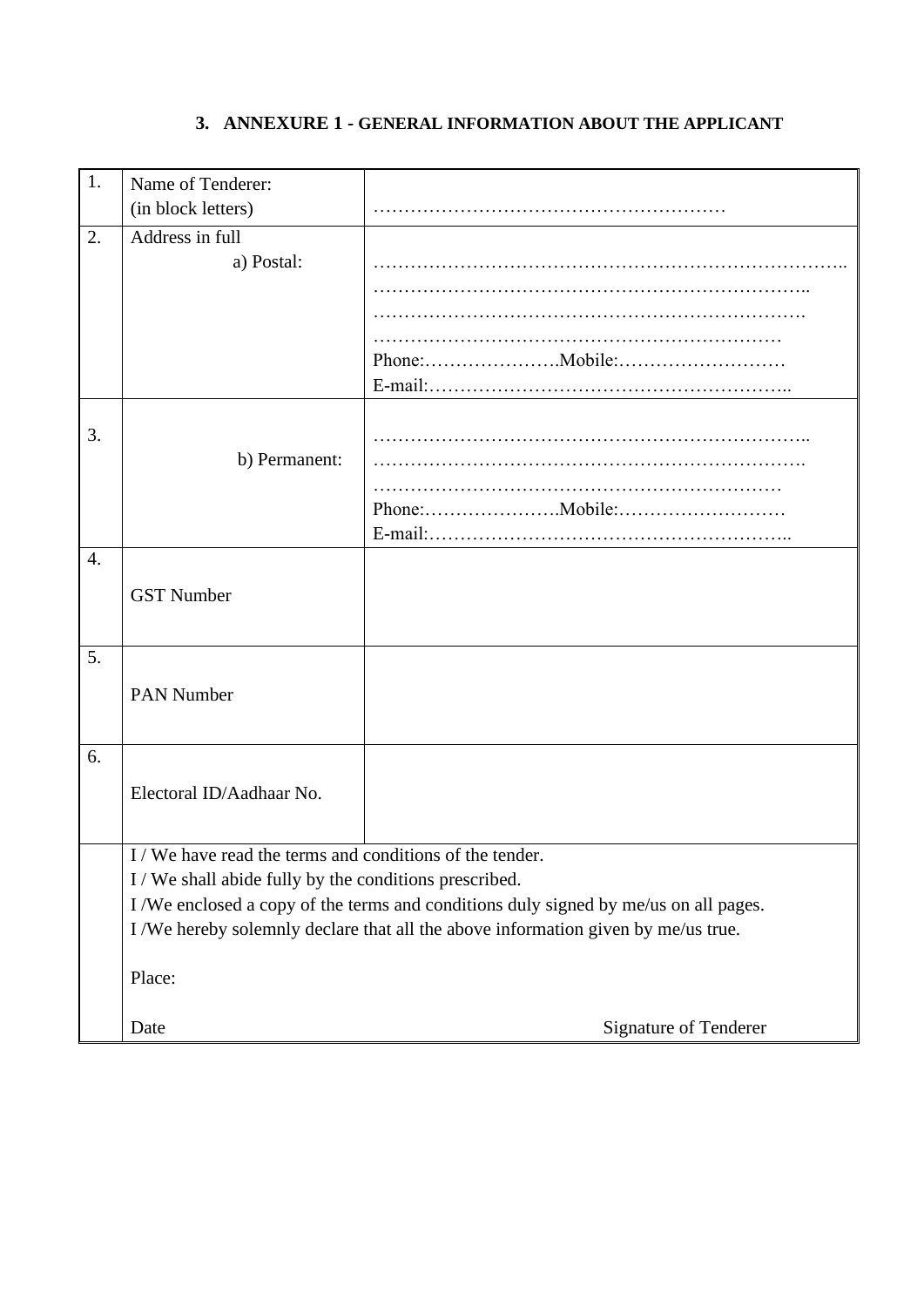# **4. ANNEXURE 2 - FORMAT FOR PRELIMINARY AGREEMENT**

#### FORMAT FOR PRELIMINARY AGREEMENT

(To be submitted with Tender) (Stamp Paper worth Rs.200/-)

### **Agreement**

Articles of agreement executed on this the ……………………………….day of …………………… Two thousand and twenty-two BETWEEN Kerala State Film Development Corporation Ltd. (hereinafter referred to as the 'Corporation) of the one part and

Shri…………………………………………………………………………………………… …………………………………………………………………………………………… (H.E.

name and address of the tenderer) (hereinafter referred to as 'the bounden') of the other part.

WHEREAS in response to the Notification **No. 2393/T1/22/KSFDC dated 28.04.2022** the bounden has submitted to the Corporation a tender for granting License for on screen advertisement at KSFDC Theatres at various units owned by the Corporation subject to the terms and conditions contained in the said tender;

WHEREAS the bounden has also deposited with the Corporation a sum of Rs………………………………… as earnest money for execution of an agreement undertaking the due fulfillment of the contract in case his tender is accepted by the Corporation.

Now THESE PRESENTS WITNESS and is hereby mutually agreed as follows.

- 1) In case the tender submitted by the bounden is accepted by the Corporation and the contract is awarded to the bounden, the bounden shall within 07 days of acceptance of his tender execute an agreement with the Corporation incorporating all the terms and conditions under which the Corporation accepts his tender.
- 2) In case the bounden fails to execute the agreement as aforesaid incorporating the terms and conditions governing the contract, the Corporation shall have power and authority to recover from the bounden any loss or damage caused to the Corporation by such breach as may be determined by the Corporation by appropriating the earnest money deposited by the bounden and if the earnest money is found to be inadequate the deficit amount may be recovered from the bounden and his properties movable and immovable in the manner hereinafter contained.
- 3) All sums found due to the Corporation under or by virtue of this agreement shall be recoverable from the bounden and his properties movable and immovable under the provisions of the Revenue Recovery Act for the time being in force as though such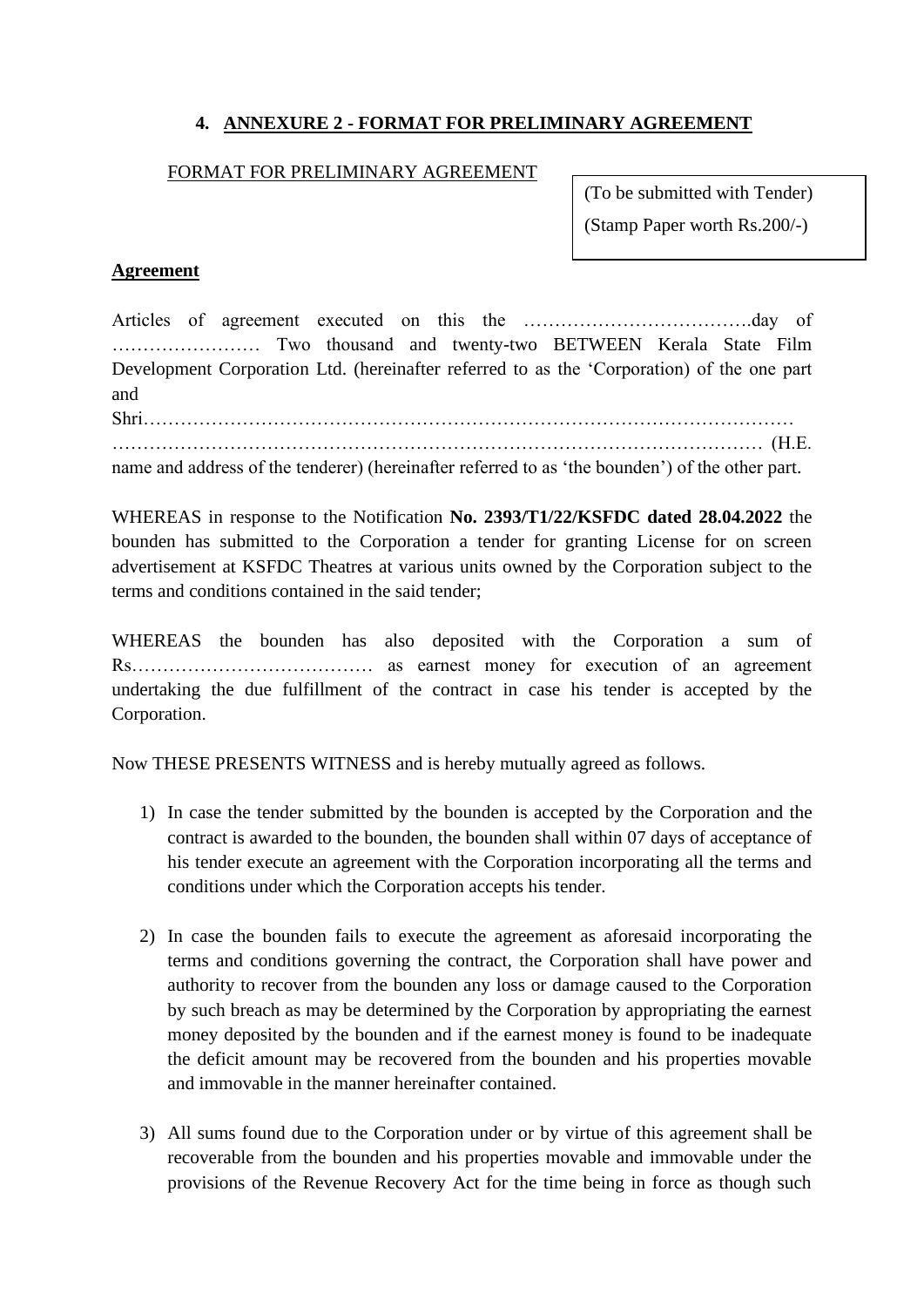sums are arrears of land revenue and in such other manner as the Corporation may deem fit.

In witnesses whereof Shri ……………………………………………………………… (H.E. name and designation) for and on behalf of the Kerala State Film Development Corporation Ltd. and Shri ………………………………………………………………. The bounden have hereunto set their hands the day and year shown against their respective signatures.

Signed by Shri  $\ldots$   $\ldots$   $\ldots$   $\ldots$   $\ldots$   $\ldots$   $\ldots$   $\ldots$   $\ldots$   $\ldots$   $\ldots$   $\ldots$   $\ldots$   $\ldots$   $\ldots$   $\ldots$ 

In the presence of witnesses:

1. ………………………………………………

2. ………………………………………………

Signed by Shri …………………………………………...(date) ………………………….

In the presence of witnesses:

1. ………………………………………………

2. ……………………………………………….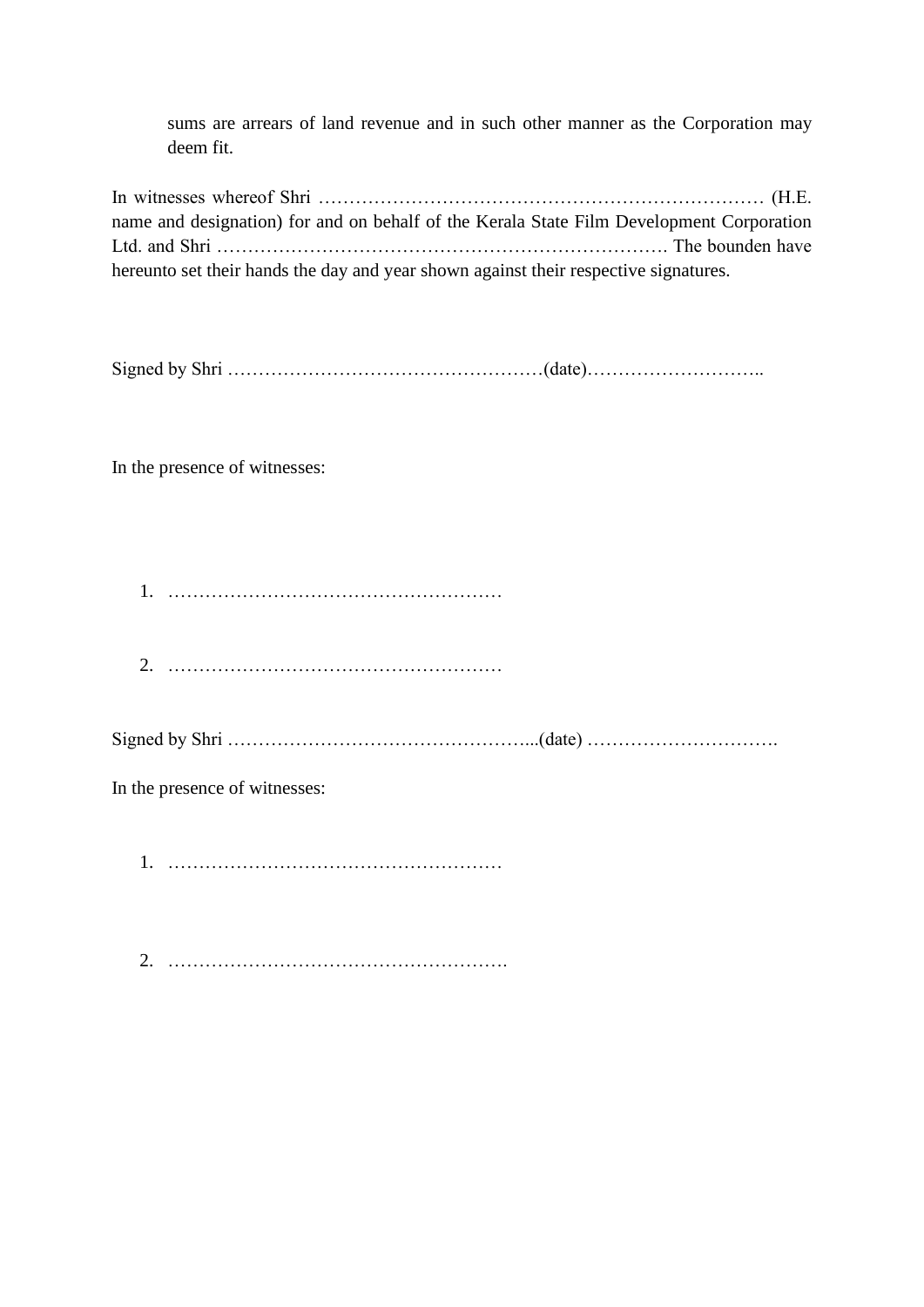## **5. ANNEXURE 3** - **FORMAT FOR FINAL AGREEMENT**

To be executed if awarded (Stamp Paper worth Rs. 200/-)

Agreement executed on this the ……………………………. day of Two Thousand and twenty-two between ……………………………………………………………………… . …..........................................................................................................................................

(hereinafter called the Licensee) and Kerala State Film Development Corporation represented by its Managing Director (hereinafter called the Licensor) on the other part.

Whereas the Licensor has tendered for granting on screen advertisement rights as per tender notification **No. 2393/T1/22/KSFDC dated 28.04.2022** published on …………………… which tender notification shall form part of this agreement as if incorporated herein.

Whereas the Licensor is the owner of KSFDC Theatres at various units and whereas the Licensor is desirous of granting outright licence for exhibition of slides and short Ad. films at the said Theatres and whereas the Licensor after having considered the offer made by the Licensee has accepted the Licencee's offer of Rs……………... (Rupees ……………………………………………) for exhibition of slides and short Ad. films by granting on screen advertisement rights. Now this agreement witnesses and it is hereby agreed by and between the parties hereto as follows.

- 1. The Licensor hereby grant to the Licensee ……………………………………… ………………………………………………………………………………………… …. outright licence for exhibition of slides and short Ad. films at the ........................... Theatres for a period of one year from …………………………
- 2. The Licensee has remitted full contract amount to the Licensor a sum of Rs…………….. ………………………………………………………………….. as advance.
- 3. The Licensee had remitted Rs. …………… being 2.5% of the license amount as Security Deposit with the Licensor and the same will be refunded only after the expiry of the contract period after deducting dues, if any, to the Licensor, without interest.
- 4. The licensee will be allowed to exhibit ad. films only in 4K resolution and slides up to a maximum duration of 20 minutes per show (10 minutes before commencement of the show and 10 minutes during interval) daily for 3 shows (Matinee, First show and Second show). 15 minutes playing time daily will be allowed for noon show (05 minutes before commencement of the show and 10 minutes during interval).
- 5. The Licensee shall remit necessary tax as per rules to the local authority every month and produce receipt to the licensor.
- 6. Any dispute arising out of this agreement shall be settled by mutual discussion and if not resolved courts in Thiruvananthapuram shall have exclusive jurisdiction over the matters pertaining to the agreement in the first instance.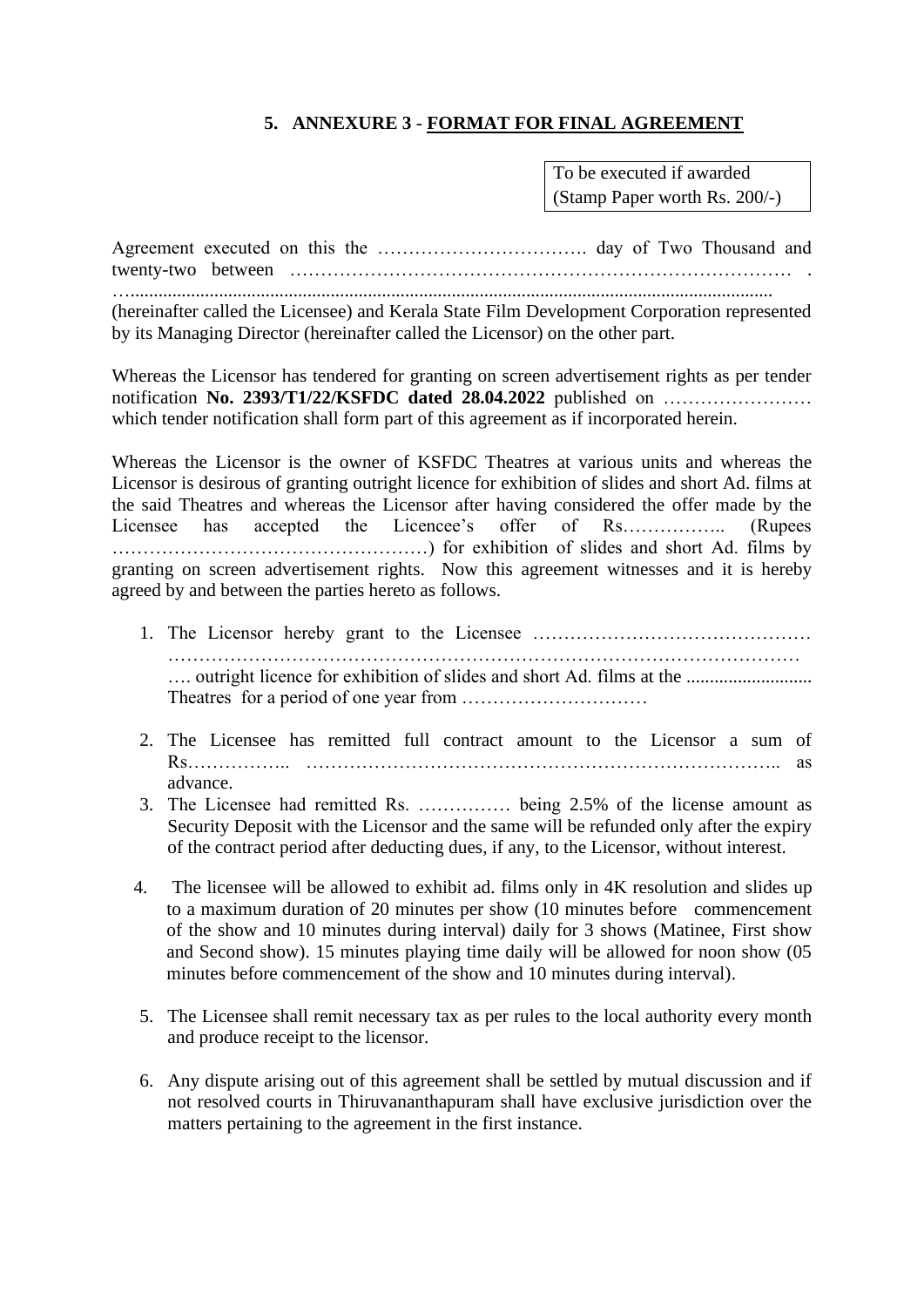- 7. The tender conditions attached to the tender form and signed by the Licensee would also form a part of this agreement.
- 8. The Licensee agrees that all sum found due to the Licensor under or by virtue of these presents shall be recoverable from him and his properties movable and immovable under the provisions of the Revenue Recovery Act for the time being in force as though they are arrears of land revenue or in any other manner as the Licensor may deem fit. In deciding that sum of money is due to Licensor under or by virtue of this deed the Licensee agrees that the decision of the Licensor shall be final and conclusion and shall be binding on the Licensee.

In witness whereof the Licensee and Shri ……………… (name and designation) for and on behalf of the Licensor have hereunto set their hands.

Signed, sealed and delivered by ……………………………………………………… (Licensee)

In the presence of witness (1)

(2)

Signed, sealed and delivered by …………………………….. (name & designation) for and on behalf of the Licensor

In the presence of witness  $(1)$ 

(2)